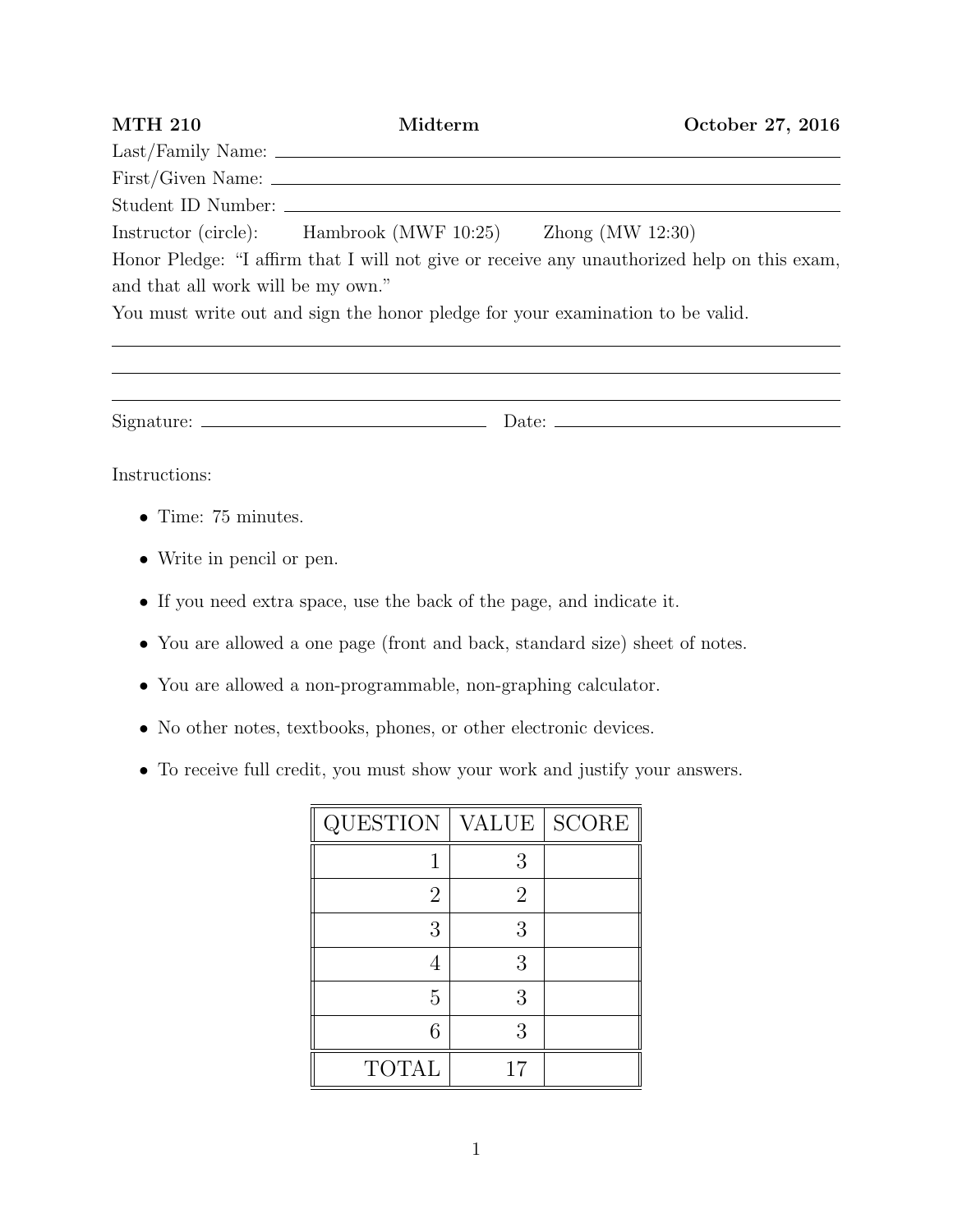- 1. (3 points) Give complete definitions of the following:
- (a) Zero coupon bond.

(b) Forward contract.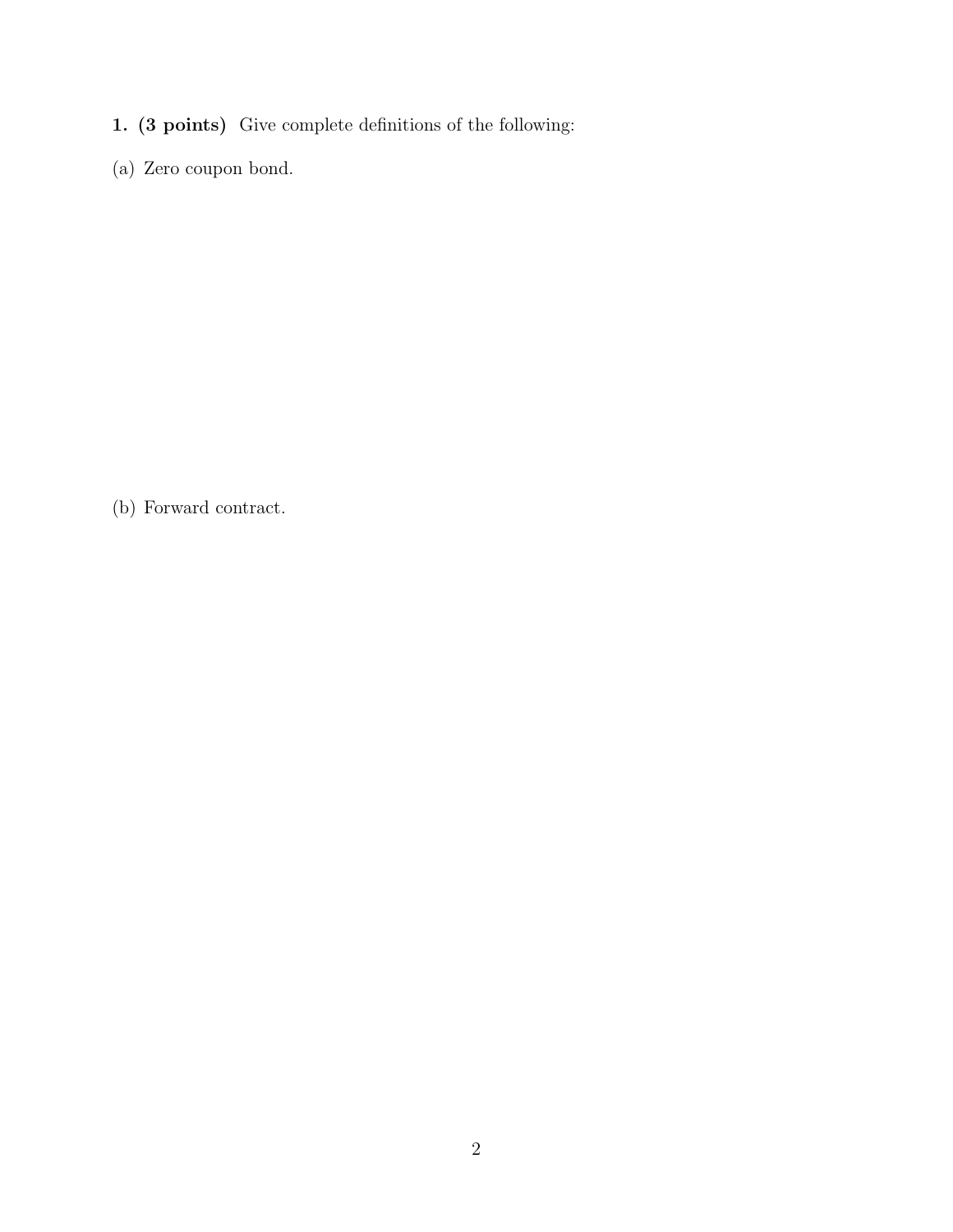2. (2 points) Use the replication theorem to show that if the interest rate with compounding frequency  $m$  for period  $t$  to  $T$  has value  $r$ , then

$$
Z(t,T) = (1 + r/m)^{-m(T-t)}.
$$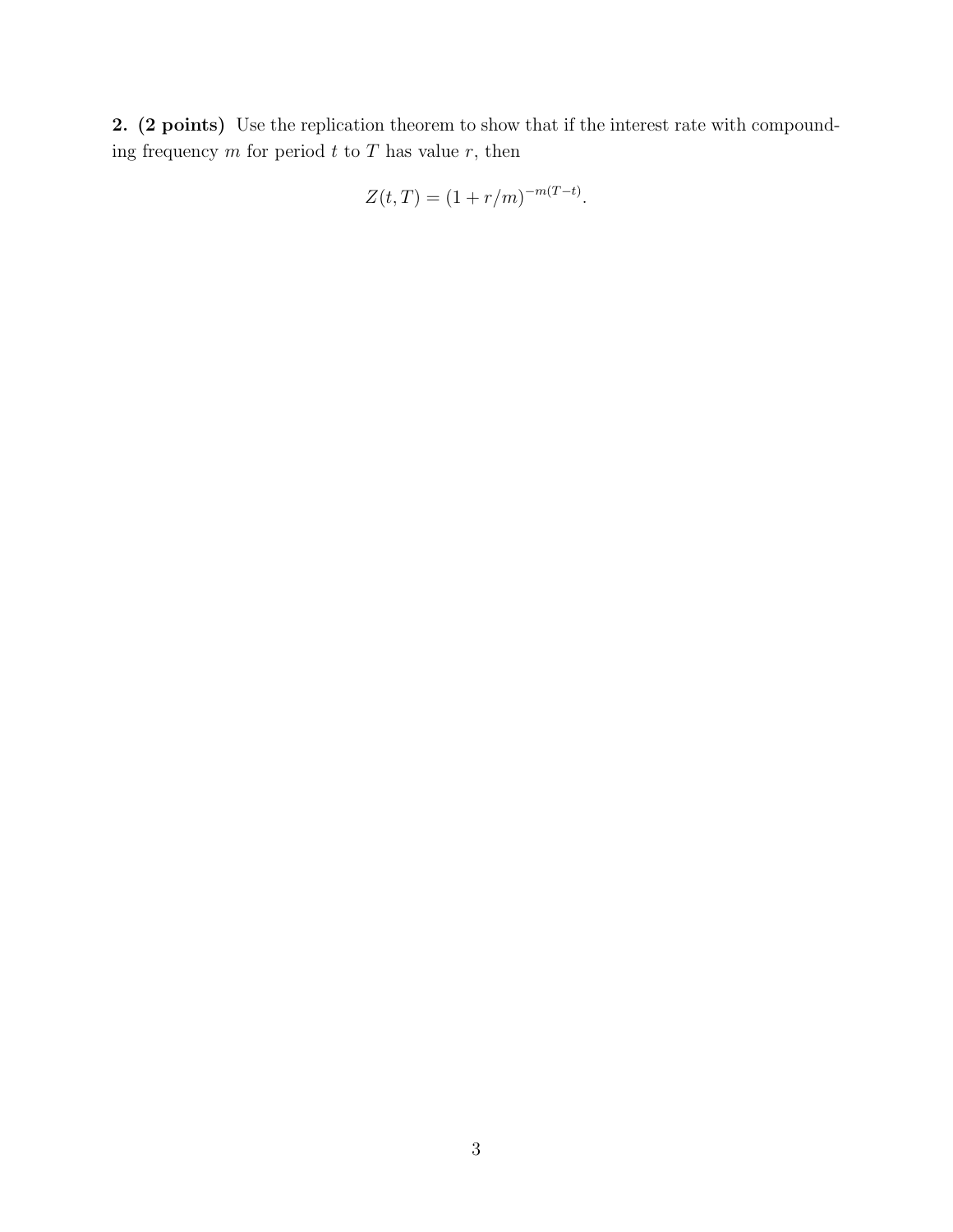3. (3 points) The one-year, two-year, and three-year continuous zero rates are 3%, 6%, and 9% respectively.

(a) Find the two-year libor rate.

(b) Find the the one-year forward two-year libor rate.

(c) If the two-year forward two-year libor rate is 16%, find the four-year continuous zero rate.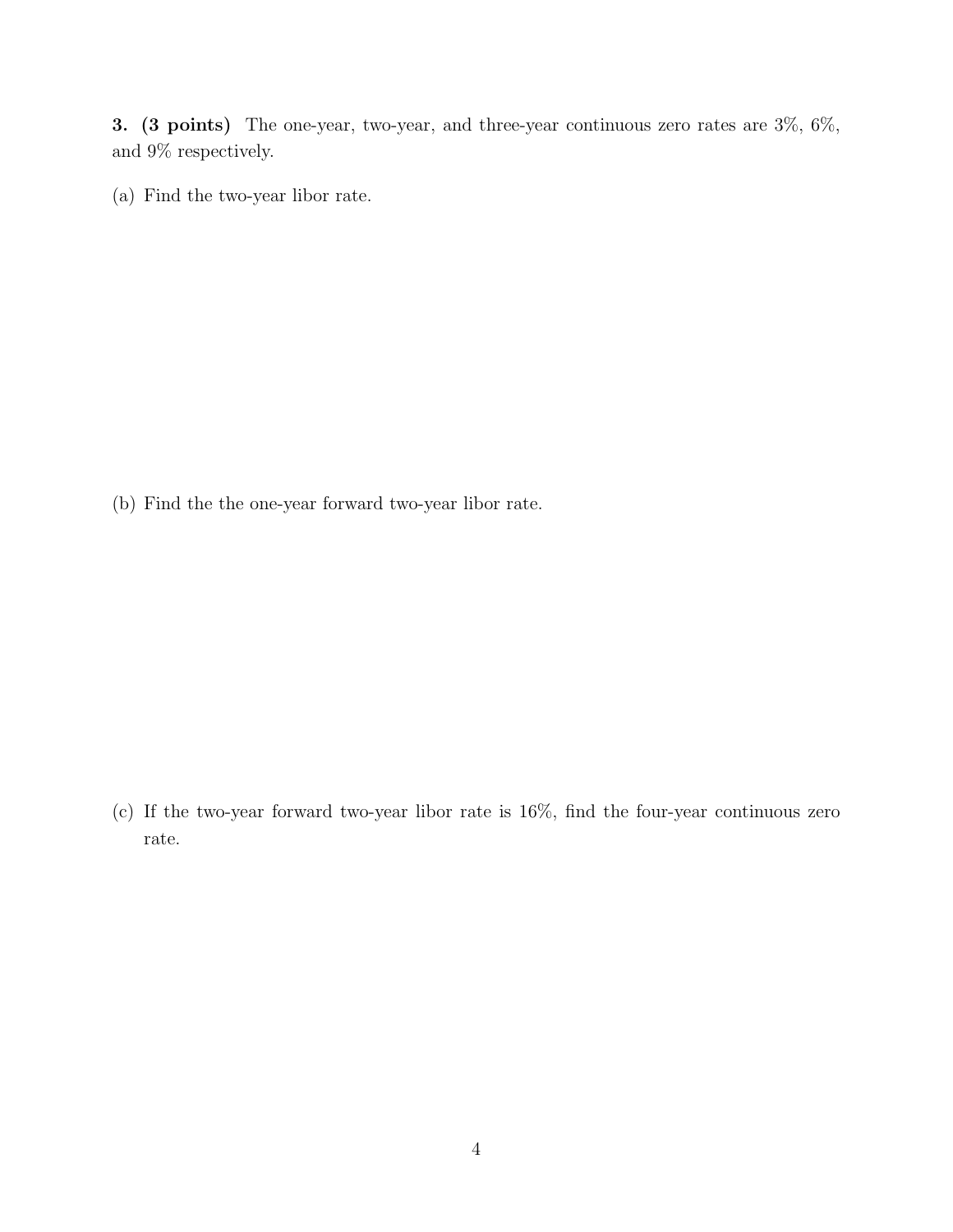4. (3 points) Use a replication argument to prove that the value at current time *t* of a FRA (forward rate agreement) with maturity *T*, fixed rate *K*, and term length  $\alpha$  is

$$
V_K(t,T) = Z(t,T) - Z(t,T+\alpha) - \alpha K Z(t,T+\alpha).
$$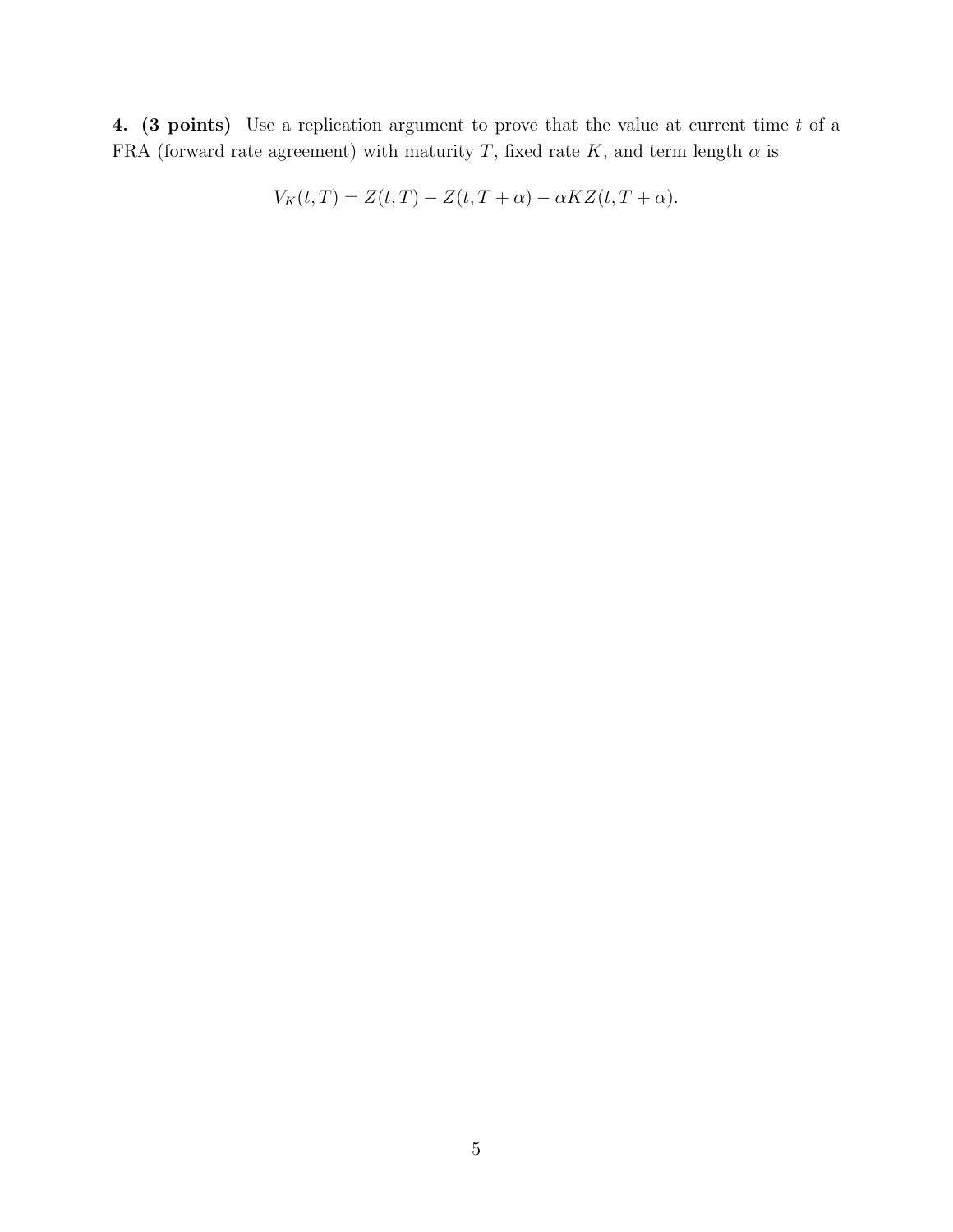5. (3 points) Assume the current time is  $t = 0$ . Consider a swap starting now  $(T_0 = t = 0)$ and ending in two years  $(T_n = 2)$  with fixed rate 3% and quarterly payments. Assume the quarterly compounded zero rates for all payment times are 2%. Find the present value of

(a) the floating leg

(b) the fixed leg

(c) the swap